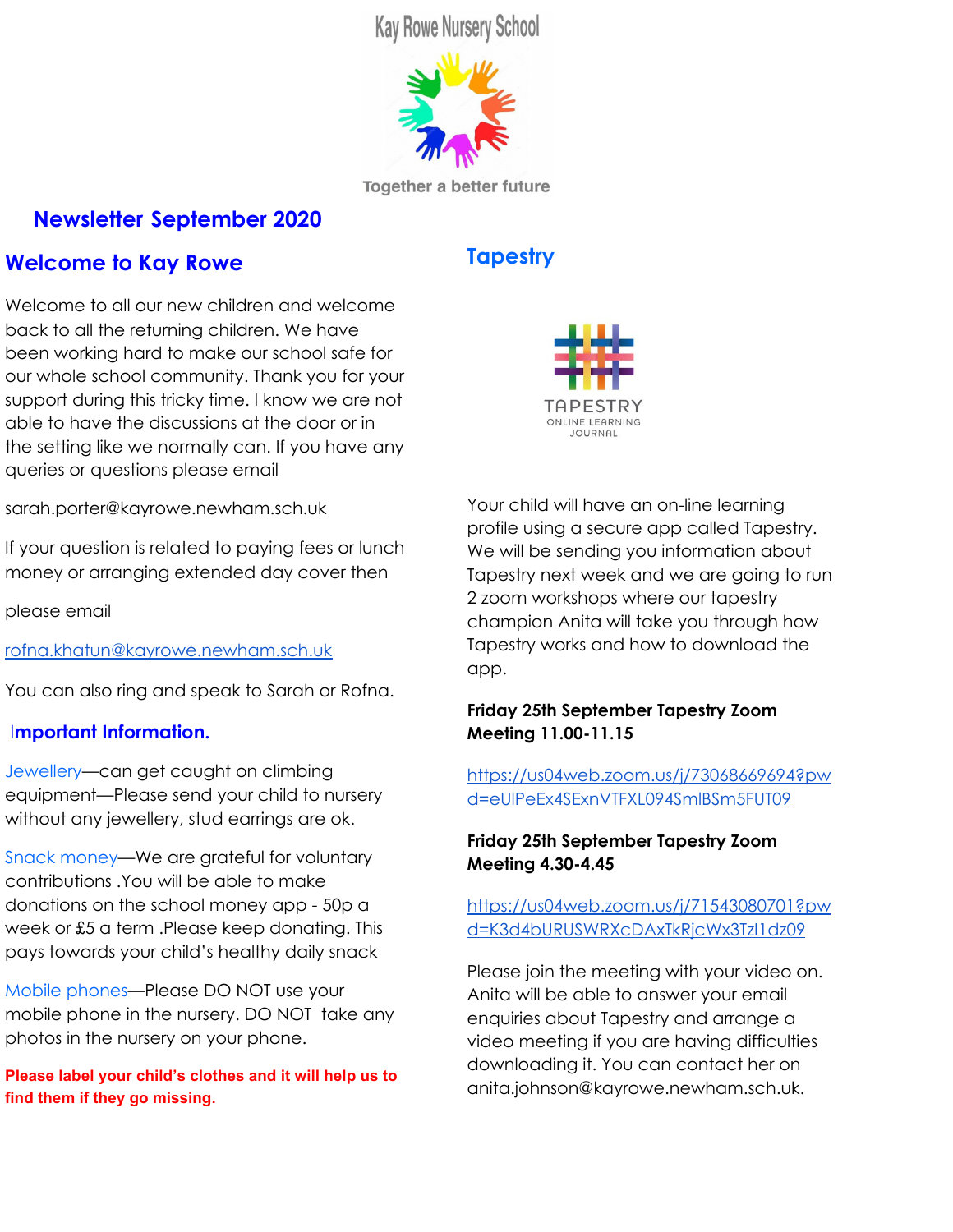# **Outside play is a really important part of your child's development .**

The children love playing and exploring outside—it really helps if they have a warm waterproof coat and strong waterproof boots or shoes and a bag of spare clothes on their peg. If they love being outside and playing with water you may want to send them some waterproof trousers as well. Please ask staff if you need advice on what to buy. Lidl often have children's rainwear on offer .



## **How Children learn at Kay Rowe.**

We believe that children are naturally curious about the world around them. Our nursery is a place where all children can follow their interests and lead their own learning supported by interested and qualified staff. Development is not an automatic process, it depends on each child having opportunities to interact in positive relationships and enabling environments. We follow government guidance on early years to set standards for the learning, development and care of your child during the years they are with us.

#### **Observations**

We observe children as they act and interact in their play, everyday and planned activities. We also learn from parents and carers own observations about what the child does at home.

#### **Assessments.**

We use our observations and those of parents to identify where the child is in their developmental journey

#### **Planning**

We consider and discuss ways to support the child to strengthen and deepen their current learning and development and reflecting on our relationships with the children

ÁÁ ÁÁ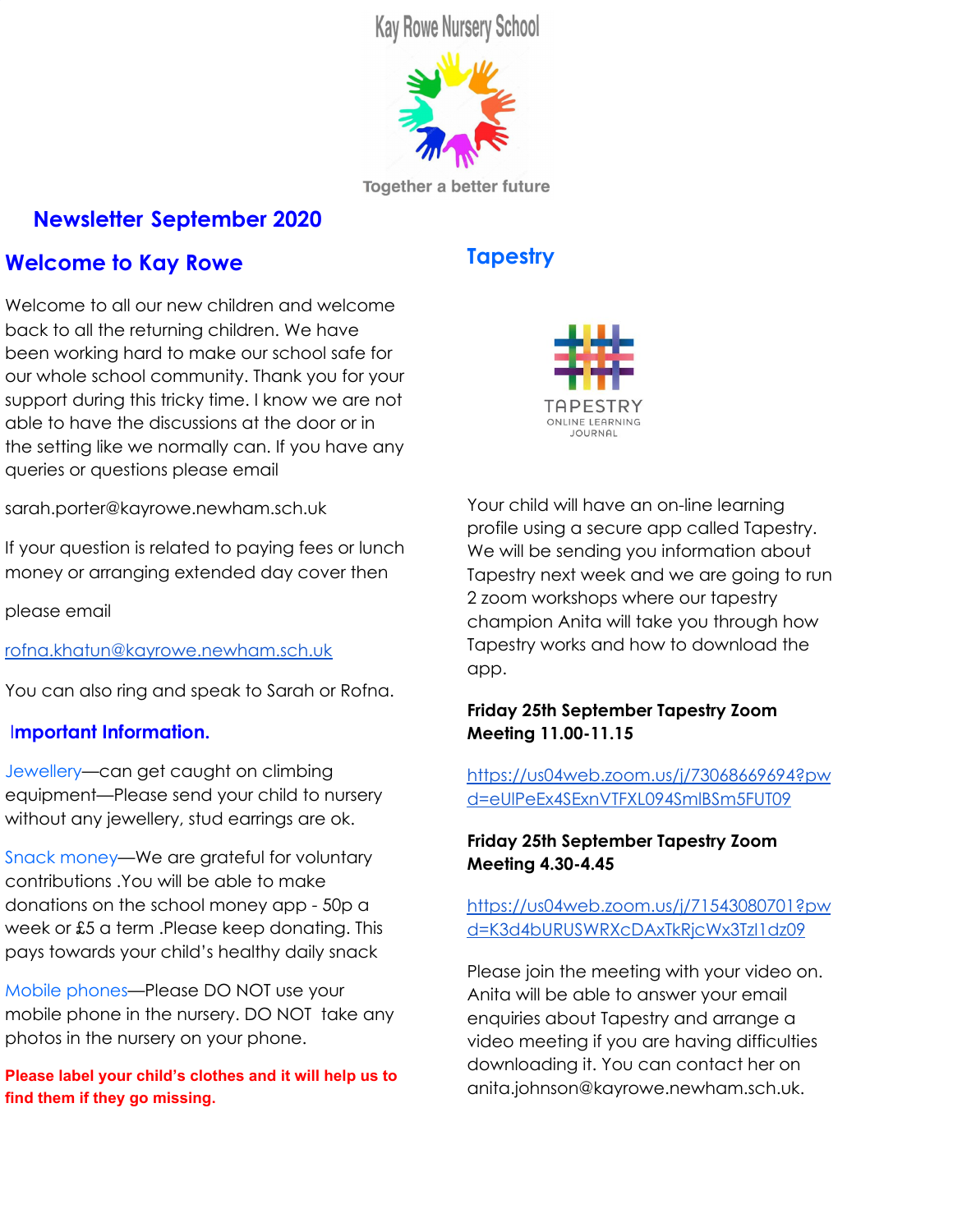### **Free flow play and independent learning.**

Our nursery is a place where all children can follow their interests and lead their own learning supported by staff. Staff will observe children closely, intervene when appropriate, and plan for future play possibilities.

The nursery is set up as a workshop environment with resources at child height. Independently accessing resources allows children to become effective decision makers, enhancing their play and learning experiences. These opportunities are planned and based on children's interests and curiosities at nursery and home and new experiences which will engage them**.**

### **How do we work in partnership with parents?**

As a nursery school and children's centre we are committed to working with parents and acknowledge that knowledge sharing with parents is very powerful and has a lasting impact on children's outcomes. We really encourage you to engage in your child's learning through checking in with the key person and sharing information from home, This will be harder this year and we encourage you all to email your key person and use our online learning journal tapestry.

### **Inclusive setting.**

We are an inclusive setting working with children at all stages of development. We always focus on children's achievements and look at children as learners no matter what their starting points are. If you would like to know more about our inclusion policy please come and chat to Sarah.

### **Getting to know each other.**

This term our theme will be 'Getting to know each other'**.**We are supporting the children to settle into nursery and develop their independence skills. Please support us at home by helping your child to dress themselves, tidy up their toys and of course wash their hands and wipe their own nose if they have a cold.



#### **Forest School at Kay Rowe.**

We have regular fortnightly fires at the nursery.These are very small and only a few children at a time will be able to sit round and watch the fire. It is a very exciting experience for the children and encourages lots of language as we talk about what they can see.

#### **Forest School.**

At some point during their time at nursery your child will be invited to come on a 5 week forest school program where they will go to the woods. We are so happy that COVID guidelines mean we can carry on doing this although we cannot do our normal visit to the beach at the end of the 5 weeks. We are very lucky to have a trained Forest school leader, Nadia, as part of our team. She leads the Forest school program.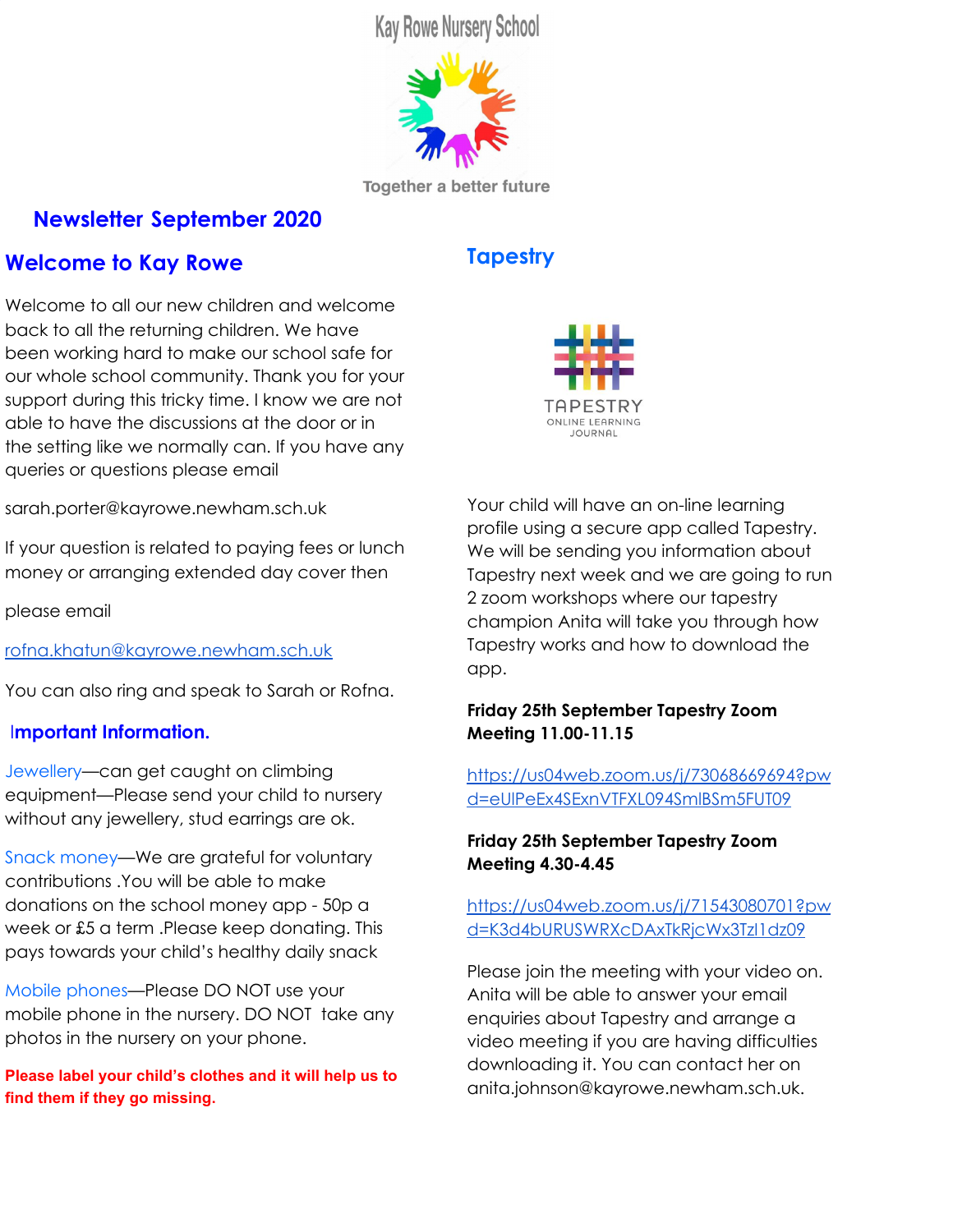#### **Anti-racist Statement.**



The recent tragic and shocking death of George Floyd has rightly galvanised support across the world for the Black Lives Matter movement, and we want to reassure our school community of our commitment to anti-racism, diversity, inclusion, and social justice within the early years, where children learn values that will build the society of the future**.**

We want all the children, families and practitioners at Kay Rowe to feel equally safe, as valued, respected citizens within our setting and in wider society.

As a school we have a role in ensuring that all voices are heard and valued, that discriminatory language and behaviours are challenged and that diversity in its all forms is embraced

We will be reflecting as a staff on our resources and our practice and ensuring that all our resources reflect the diversity we see across society.



We have a secure online payment portal called school money. This is how you will pay your fees for lunch and extended day and full time provision. You will be sent details about school money by Rofna on monday and you will then be able to download the school money app. Rofna will send you an activation code to use with your code and then you should be able to start using it straight away to pay your fees/lunches. Rofna will let you know what happens if you pay by vouchers.Please email Rofna with any queries

## **Keeping your child safe!**

Kay Rowe has a responsibility to safeguard and promote the welfare of all the children in the Nursery and Children's Centre. We have a legal duty to report any serious concerns to children's Social Care. We will always discuss any concerns with parents/carers first unless the safety of the child is at risk.

#### **Nursery Doors.**

Please ensure you close all doors behind you carefully as you enter or leave the nursery, checking no children are attempting to go out the door behind you.

#### **Medicines.**

Always update us with any new information you have regarding your child's health and please ensure they do not bring any medicines into school in their bags. We can only give medicine to children or apply ointment to children if it has been prescribed by a doctor